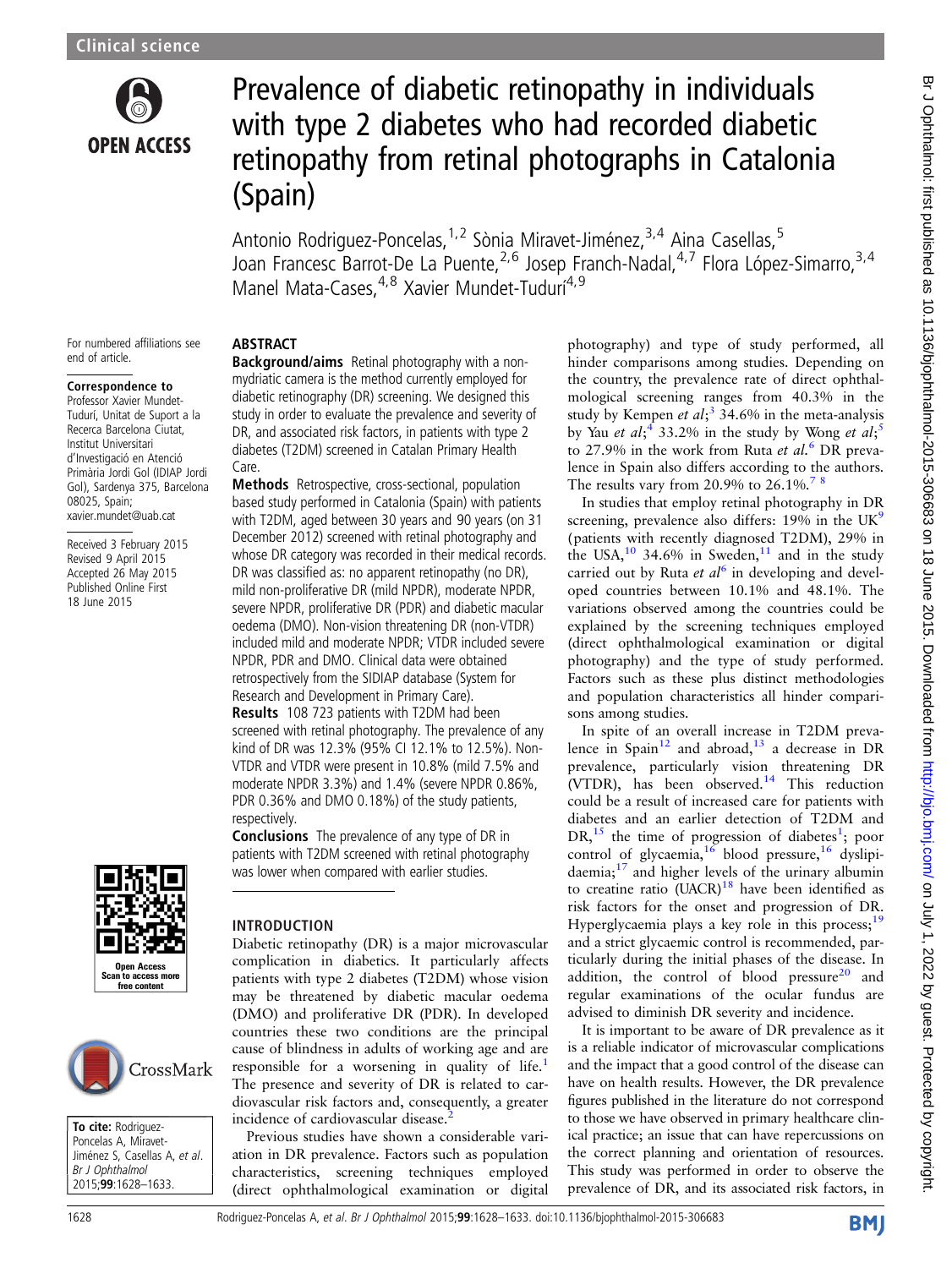patients with T2DM screened with retinal photography, and whose DR category was recorded in their medical records, at the Catalonian primary healthcare services (Spain).

# MATERIALS AND METHODS

# Study, design, settings and population

A population-based, descriptive study was performed in Catalonia (Spain) with patients with T2DM. Catalonia is a region in the north-east of Spain and has a public health system that covers 100% of the population. Most inhabitants (70%) concentrate in urban areas. All patients aged 30–90 years with a diagnosis of T2DM (International Classification of Diseases 10 codes E11 and E14) before 31 December 2012 were included. Of a total of 3 755 038 individuals aged 30–90 years, 329 419 patients with T2DM (8.8%) were identified and 108 723 (33%) had been screened with retinal photography and all study variables recorded in the electronic medical record between 1 January 2008 and 31 December 2012.

Information for this study came from the SIDIAP (System for Research and Development in Primary Care) an electronic database containing all the patients' medical records. The SIDIAP includes data from the primary healthcare electronic medical records named e-CAP (ECAP) on demographic information, appointment dates with doctors and nurses, clinical diagnoses, clinical variables, prescriptions written, referrals to specialists and hospitals, results from laboratory tests, and medication sold by pharmacies. The quality of SIDIAP data has been previously documented, and the database has been widely used to study the epidemiology of a number of health outcomes. $21$ 

## Assessment of DR

The use of retinal photography for the detection of DR has been validated.<sup>22</sup> Digital colour images are captured from each eye and the severity of DR is categorised according to the international clinical DR severity scales recommended by the Global Diabetic Retinopathy Project Group<sup>23</sup> as: no apparent retinopathy (no DR), mild non-proliferative DR (mild NPDR), moderate NPDR, severe NPDR, proliferative DR (PDR) and DMO. All patients should have had at least one fundus photo recorded. In the case of patients having more than one retinal photograph between 1 January 2008 and 31 December 2012, the last one was used for analysis. Each patient was given a DR according to the worst eye. We took two digital colour images from each eye: one 45° centred midway between the macula and the optic disc and the other centred on the macula. In our study, retinal photography was performed by trained personnel using a nonmydriatic camera. Subsequently, in the primary healthcare centre, a family physician trained in reading eye fundus images registered the result in the patient's medical records.

# Measures of kidney function

Serum creatine levels and UACR were determined and the following definitions established: normoalbuminuria (UACR <30 mg/g), microalbuminuria (UACR 30–299 mg/g), and macroalbuminuria (UACR  $\geq$ 300 mg/g). The estimated glomerular filtration ratio (eGFR) was calculated according to the Modification of Diet in Renal Disease equation.

# Clinical variables

The following data were obtained from each patient: age, gender, age at diagnosis of diabetes, duration of diabetes and glycated haemoglobin levels (A1C). Cardiovascular risk factors including body mass index, blood lipids, total cholesterol, low density lipoprotein cholesterol, high density lipoprotein (HDL) cholesterol,

non-HDL cholesterol, blood pressure (systolic and diastolic), pulse pressure and smoking status according to the last condition registered before 31 December 2012, were collected. Data for clinical variables were gathered from the 15 months prior to the cut-off date with the exception of blood pressure, pulse pressure and body mass index, which were obtained from the previous 12 months. Additional data was gathered on medication.

# Statistical analysis

DR prevalence was calculated assuming a binominal distribution on which the CI was based. Patient characteristics were compared according to DR presence and severity by analysis of variance (ANOVA) for the continuous variables and Pearson's  $\chi^2$  test for the categorical ones. The level of statistical significance was set at  $p < 0.05$ . All calculations were performed with StataCorp V.13.0 (Stata Statistical Software, College Station, Texas, USA: StataCorp LP).

# RESULTS

In our study 108 723 T2DM had been screened with retinal photography and their DR category recorded in their medical records.

The overall prevalence of any DR was 12.2% (CI 12.1% to 12.5%): 7.5% mild NPDR, 3.3% moderate NPDR, 0.86% severe NPDR, 0.36% PDR. DMO was present in 0.18% of the patients alone or associated with other DR lesions. Prevalence (figure 1) of VTDR and non-VTDR was 1.4% and 10.8% (CI 1.4% to 1.5%), respectively. [Table 1](#page-2-0) shows the characteristics of the participants with and without retinal photography screening. The group without retinal photography was older (69.4 years vs 66.9 years), had a shorter T2DM progression time (7.5 years vs 7.8 years), was diagnosed with T2DM at an older age (61.9 years vs 59.2 years), had a higher percentage of  $e$ GFR  $\lt 60$  mL/  $min/1.73$   $m^2$  (22.9 vs 19.7), and higher levels of UACR (45.4) mg/g vs 36.1 mg/g).

[Table 2](#page-2-0) presents the clinical and metabolic characteristics of the 108 723 participants with retinal photography and recorded DR category. Of these 56.2% were men. The mean age was 66.9 (11.0%) years, mean duration of diabetes was 7.8 (5.1%) years, and mean A1C level was 7.2 (1.3%). In comparison to patients without DR, those with some kind of DR were older and with a greater percentage of hypertension. They also had a longer duration of diabetes, higher A1C levels, higher systolic blood pressure, lower diastolic blood pressure and higher pulse pressure. Patients with DR used more insulin than those without. Participants with some kind of DR had a higher percentage of eGFR levels  $\leq 60$  mL/min/1.73 m<sup>2</sup> and greater values of UACR than those without.



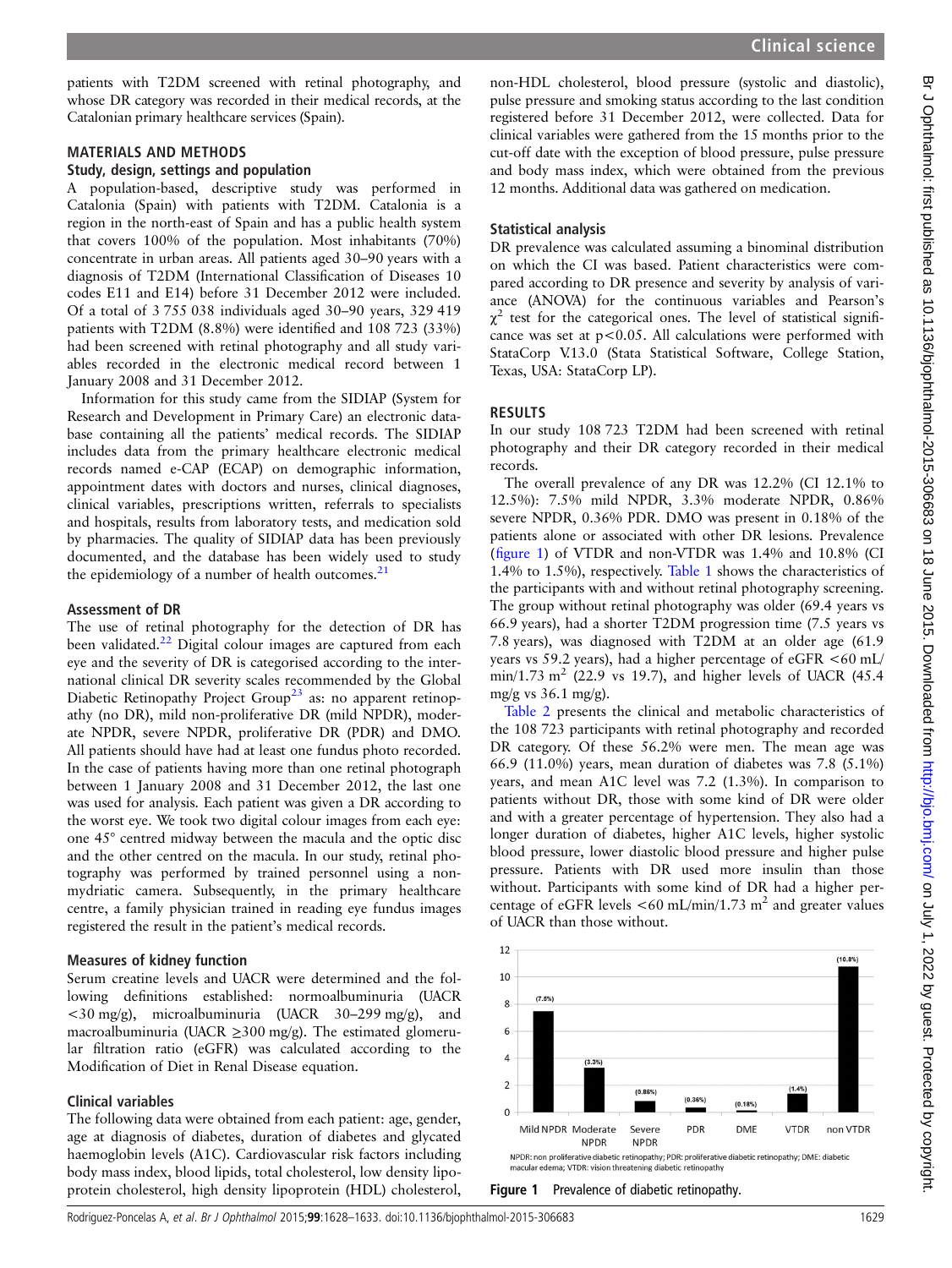# <span id="page-2-0"></span>Table 1 Characteristics of patients with and without digital photography

| N(%)                                                      | Global<br>329 419 (100) | <b>Without DP</b><br>220 696 (67) | With DP<br>108 723 (33) | *P value |
|-----------------------------------------------------------|-------------------------|-----------------------------------|-------------------------|----------|
| Sex, $n$ $(\%)$                                           |                         |                                   |                         | < 0.001  |
| Male                                                      | 180 198 (54.7)          | 119 087 (54.0)                    | 61 111 (56.2)           |          |
| Female                                                    | 149 221 (45.3)          | 101 609 (46.0)                    | 47 612 (43.8)           |          |
| Age (years) (n=329 419)                                   | 68.6 (11.7)             | 69.4 (11.9)                       | 66.9 (11.0)             | < 0.001  |
| BMI (kg/m <sup>2</sup> , SD) (n=329 419)                  | 30.1(5.1)               | 30.1(5.2)                         | 30.2(5.0)               | < 0.001  |
| Diabetes time of progress (years) $(n=329 419)$           | 7.6(5.6)                | 7.5(5.8)                          | 7.8(5.1)                | < 0.001  |
| Age of diabetes diagnosis (n=329 419)                     | 61.0 (11.4)             | 61.9(11.7)                        | 59.2 (10.7)             | < 0.001  |
| A1C $(\%)$ (n=263 690)                                    | 7.2(1.3)                | 7.2(1.3)                          | 7.2(1.3)                | 0.631    |
| Hypertension, $n$ (%) ( $n=264$ 743)                      | 80.4                    | 80.5                              | 80.1                    | 0.003    |
| SBP (mm Hg) (n=279 030)                                   | 134.8 (13.2)            | 135.0 (13.5)                      | 134.5 (12.5)            | < 0.001  |
| DBP (mm Hg) (n=279 030)                                   | 75.2(8.6)               | 75.0(8.8)                         | 75.6(8.3)               | < 0.001  |
| PP (mm Hg) (n=279 030)                                    | 59.6 (12.4)             | 60.0(12.7)                        | 58.9 (11.9)             | < 0.001  |
| Non-HDL cholesterol (mg/dL) (n=248 610)                   | 137.0 (36.9)            | 137.0 (37.4)                      | 136.9 (36.0)            | 0.461    |
| Triglycerides (mg/dL) (n=258 046)                         | 154.5 (102.6)           | 153.5 (103.3)                     | 156.4 (101.2)           | < 0.001  |
| Creatine (mg/dL) (n=265 898)                              | 0.9(0.4)                | 0.9(0.4)                          | 0.9(0.3)                | < 0.001  |
| eGFR (mL/min/1.73 m <sup>2</sup> ) <60, n (%) (n=265 898) | 57 957 (21.8)           | 39 431 (22.9)                     | 18 526 (19.7)           | < 0.001  |
| UACR (mg/g) (n=149 526)                                   | 41.8 (155.1)            | 45.4 (163.4)                      | 36.1 (141.3)            | < 0.001  |

\*p Value for comparison of groups with Pearson's  $\chi^2$  test for qualitative variables and ANOVA for the quantitative ones. Values are expressed as n (%) and mean (SD).<br>A1C, glycated haemoglobin; BMI, body mass index; DBP,

blood pressure; UACR, urinary albumin-to-creatine ratio.

[Table 3](#page-3-0) shows the risk factors associated with DR. The prevalence of any kind of DR increased with the duration of diabetes  $(6.9\% \le 5 \text{ years} \text{ and } 23.7\% > 15 \text{ years});$ higher A1C levels (8.4%≤7% and 22.9>9%); poorer blood

pressure (10.9%<140/90 and 15.4%≥140/90); and hypertension (9.1–13.1%). There was a trend towards a lower prevalence of any DR in patients with non HDL-cholesterol  $\geq$ 3.3 mmol/L.

# Table 2 Clinical and laboratory characteristics of patients without DR, with NPDR, PDR and DMO

|                                                   | Global        | No DR         | <b>NPDR</b>   | <b>PDR</b>   | <b>DMO</b>   | P value* |
|---------------------------------------------------|---------------|---------------|---------------|--------------|--------------|----------|
| N                                                 | 108 723       | 95 336        | 12 788        | 400          | 199          |          |
| Sex (M), n (%)                                    | 61 111 (56.2) | 53 642 (56.3) | 7137 (55.8)   | 216(54.0)    | 116 (58.3)   | 0.553    |
| Age (years) (n=108 723)                           | 66.9 (11.0)   | 66.7 (11.0)   | 68.5 (10.9)   | 71.3(9.7)    | 69.8 (10.9)  | < 0.001  |
| BMI (Kg/m <sup>2</sup> ) (n=89 610)               | 30.2(5.0)     | 30.2(5.0)     | 30.0(5.1)     | 30.1(4.6)    | 29.5(4.4)    | 0.002    |
| Diabetes time of progress (years)<br>$(n=108723)$ | 7.8(5.1)      | 7.5(4.9)      | 9.8(5.9)      | 10.7(5.8)    | 9.6(5.8)     | < 0.001  |
| Age of diabetes diagnosis (years)<br>$(n=108723)$ | 59.2 (10.7)   | 59.2 (10.6)   | 58.6 (11.2)   | 60.6(10.8)   | 60.2 (11.4)  | < 0.001  |
| A1C (%) (n=95 126)                                | 7.2(1.3)      | 7.2(1.3)      | 7.7(1.5)      | 8.0(1.6)     | 7.7(1.5)     | < 0.001  |
| Insulin treatment, $n$ $(\%)$                     | 18 452 (17.0) | 13 338 (14.0) | 4819 (37.7)   | 218 (54.5)   | 77 (38.7)    | < 0.001  |
| Hypertension, n (%)                               | 87 056 (80.1) | 75 645 (79.3) | 10 869 (85.0) | 364 (91.0)   | 178 (89.4)   | < 0.001  |
| SBP (mm Hg) (n=97 646)                            | 134.5 (12.5)  | 134.1 (12.3)  | 136.9 (13.4)  | 137.9 (14.2) | 138.9 (14.5) | < 0.001  |
| DBP (mm Hg) (n=97 646)                            | 75.6(8.3)     | 75.7(8.3)     | 74.7 (8.6)    | 73.4(8.7)    | 74.3 (8.9)   | < 0.001  |
| PP (mm Hg) (n=97 646)                             | 58.9 (11.9)   | 58.4 (11.7)   | 62.2(12.8)    | 64.5 (12.8)  | 64.6 (13.0)  | < 0.001  |
| Non-HDL cholesterol (mg/dL)<br>$(n=89090)$        | 136.9 (36.0)  | 137.5 (35.8)  | 132.4 (36.9)  | 130.1(35.3)  | 134.9 (37.7) | < 0.001  |
| Creatine (mg/dL) (n=93 774)                       | 0.9(0.3)      | 0.9(0.3)      | 1.0(0.4)      | 1.1(0.5)     | 1.0(0.9)     | < 0.001  |
| eGFR (mL/min/1.73 m <sup>2</sup> ), n (%)         |               |               |               |              |              | < 0.001  |
| $\geq 60$                                         | 75 394 (80.3) | 66 988 (81.1) | 8082 (74.3)   | 208 (63.4)   | 116 (69.9)   |          |
| <60                                               | 18 526 (19.7) | 15 564 (18.9) | 2792 (25.7)   | 120 (36.6)   | 50(30.1)     |          |
| UACR (mg/g), n (%)                                |               |               |               |              |              | < 0.001  |
| $30$                                              | 48 860 (83.0) | 43 655 (84.5) | 5029 (73.0)   | 118(62.1)    | 58 (59.2)    |          |
| $30 - 299$                                        | 8692 (14.8)   | 7081 (13.7)   | 1519 (22.1)   | 58 (30.5)    | 34 (34.7)    |          |
| $\geq$ 300                                        | 1294(2.2)     | 936(1.8)      | 338 (4.9)     | 14(7.4)      | 6(6.1)       |          |

\*p Value for comparison of groups with Pearson's  $\chi^2$  test for qualitative variables and ANOVA for the quantitative ones.<br>Values are expressed as n (%) and mean (SD).

A1C, glycated haemoglobin; BMI, body mass index; DBP, diastolic blood pressure; DMO, macular oedema; DR, diabetic retinopathy; eGFR, estimated glomerular filtration ratio; NPDR, non-proliferative diabetic retinopathy; PDR, proliferative diabetic retinopathy; PP, pulse pressure; SBP, systolic blood pressure; UACR, urinary albumin-to-creatine ratio.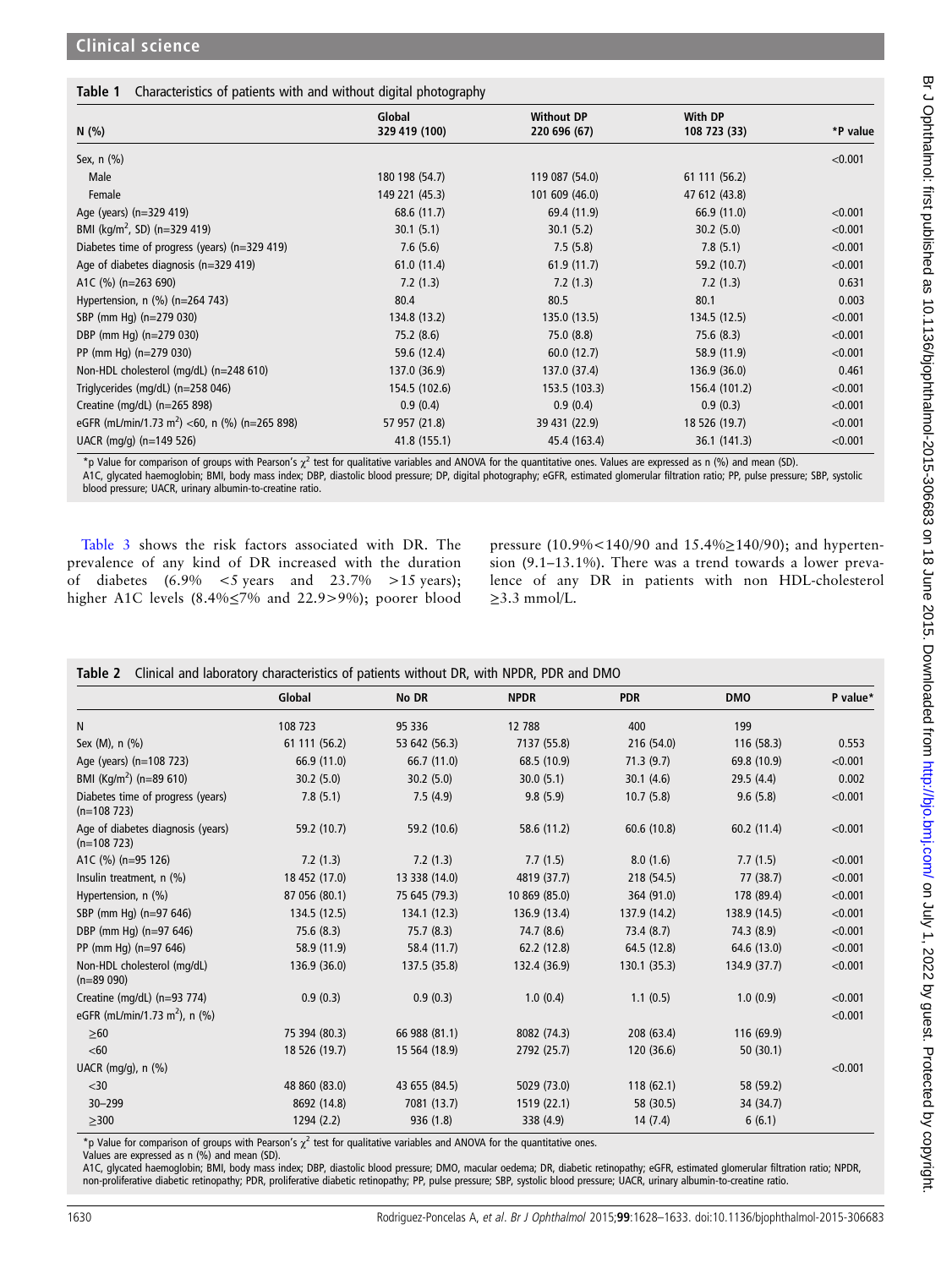<span id="page-3-0"></span>

|                                | Any DR<br>N (%) | <b>Mild-NPDR</b><br>N(% ) | Moderate-NPDR<br>N(% ) | Severe-NPDR<br>N(%) | <b>PDR</b><br>N(% ) | <b>DMO</b><br>N(%) | *P value |
|--------------------------------|-----------------|---------------------------|------------------------|---------------------|---------------------|--------------------|----------|
| Sex                            |                 |                           |                        |                     |                     |                    | 0.001    |
| Male                           | 7469 (12.2)     | 4464 (7.29)               | 2092 (3.42)            | 581 (0.95)          | 216 (0.35)          | 116 (0.19)         |          |
| Female                         | 5918 (12.4)     | 3680 (7.71)               | 1608 (3.36)            | 363 (0.76)          | 184 (0.38)          | 83 (0.17)          |          |
| Total                          | 13 387 (12.3)   | 8144 (7.48)               | 3700 (3.39)            | 944 (0.86)          | 400 (0.36)          | 199 (0.18)         |          |
| Diabetes time duration (years) |                 |                           |                        |                     |                     |                    | < 0.001  |
| $<$ 5                          | 2420 (6.9)      | 1580 (4.50)               | 607 (1.73)             | 146 (0.42)          | 47 (0.14)           | 40(0.11)           |          |
| $5 - 9$                        | 5907 (12.5)     | 3633 (7.68)               | 1623 (3.44)            | 396 (0.84)          | 170 (0.36)          | 85 (0.18)          |          |
| $10 - 15$                      | 3083 (17.2)     | 1847 (10.31)              | 851 (4.74)             | 221(1.23)           | 121 (0.68)          | 43 (0.24)          |          |
| $>15$                          | 1977 (23.7)     | 1084 (12.99)              | 619 (7.43)             | 181(2.17)           | 62 (0.74)           | 31 (0.37)          |          |
| A1C (%)                        |                 |                           |                        |                     |                     |                    | < 0.001  |
| $≤7.0$                         | 4360 (8.4)      | 2912 (5.61)               | 1042 (2.01)            | 236 (0.45)          | 99 (0.19)           | 71 (0.14)          |          |
| $>7.0$ to $<7.9$               | 3193 (13.3)     | 1933 (8.05)               | 918 (3.82)             | 215 (0.90)          | 92 (0.38)           | 35(0.15)           |          |
| 8 to 9                         | 1868 (18.4)     | 1064 (10.47)              | 560 (5.52)             | 150 (1.48)          | 67 (0.66)           | 27(0.27)           |          |
| >9                             | 2026 (22.9)     | 1084 (12.25)              | 650 (7.35)             | 191 (2.16)          | 71 (0.80)           | 30 (0.34)          |          |
| Insulin treatment              |                 |                           |                        |                     |                     |                    | < 0.001  |
| No                             | 8273 (9.2)      | 5370 (5.97)               | 2146 (2.39)            | 453 (0.50)          | 182 (0.20)          | 122(0.14)          |          |
| Yes                            | 5114 (27.7)     | 2774 (15.03)              | 1554 (8.42)            | 491 (2.65)          | 218 (1.18)          | 77 (0.42)          |          |
| <b>Smoking Status</b>          |                 |                           |                        |                     |                     |                    | 0.182    |
| Smoker                         | 1573 (10.7)     | 968 (6.58)                | 441 (3.00)             | 104(0.71)           | 45 (0.31)           | 15(0.10)           |          |
| Past-smoker                    | 3486 (11.9)     | 2085 (7.13)               | 991 (3.38)             | 264 (0.90)          | 89 (0.30)           | 54 (0.18)          |          |
| Never-smoker                   | 8274 (12.9)     | 5060 (7.89)               | 2252 (3.51)            | 568 (0.89)          | 264(0.41)           | 130 (0.20)         |          |
| Hypertension                   |                 |                           |                        |                     |                     |                    | < 0.001  |
| No                             | 1976 (9.1)      | 1275 (5.87)               | 516 (2.38)             | 128 (0.58)          | 36(0.17)            | 21(0.10)           |          |
| Yes                            | 11 411 (13.1)   | 6869 (7.89)               | 3184 (3.66)            | 816 (0.93)          | 364 (0.42)          | 178 (0.20)         |          |
| Blood pressure (mm Hg)         |                 |                           |                        |                     |                     |                    | < 0.001  |
| $\geq$ 140/90                  | 4487 (15.4)     | 2620 (8.99)               | 1316 (4.52)            | 338 (1.16)          | 143 (0.49)          | 70 (0.24)          |          |
| $<$ 140/90                     | 7490 (10.9)     | 4664 (6.79)               | 2007 (2.92)            | 484 (0.70)          | 224 (0.33)          | 111(0.16)          |          |
| No HDL-cholesterol (mmol/L)    |                 |                           |                        |                     |                     |                    | 0.272    |
| >3.3                           | 2353 (10.5)     | 1437 (6.41)               | 632 (2.82)             | 183 (0.82)          | 65 (0.29)           | 36 (0.16)          |          |
| < 3.3                          | 8390 (12.6)     | 5105 (7.67)               | 2366 (3.55)            | 559 (0.84)          | 247 (0.37)          | 113(0.17)          |          |

\*p Value for group comparison with Pearson's  $\chi^2$  test for qualitative variables and ANOVA for the quantitative ones.<br>A1C, glycated haemoglobin; DMO, diabetic macular oedema; DR, diabetic retinopathy; NPDR, non-prolifer

### **DISCUSSION**

Our study provides data on the prevalence and severity of DR in patients with T2DM screened with retinal photography and whose DR category was recorded in their medical records. A longitudinal, 10-year follow-up of this cohort is planned in order to evaluate DR incidence, changes in DR severity and related complications.

It is well known that, due to the differences in baseline characteristics, the prevalence of DR is reported to be higher in clinical studies than in population based ones. We believe the figures from the latter to be underestimated. In our study, for example, patients with glaucoma and cataracts, and those attended by an ophthalmologist because they had VTDR, did not usually undergo retinal photography screening in primary care. In addition, a reduced number of patients who presented a greater number of complications and worse metabolic control was attended by an endocrinologist. Moreover in our study, differences among patients, with and without retinal photography, could affect the final results of DR prevalence.

In our work, 12.3% (CI 12.1% to 12.5%) of the patients screened with retinal photography had some kind of DR and 1.4% suffered from VTDR. A DR prevalence rate did not concur with other studies in which incidence varied between 6% and 27.9%[,5](#page-4-0) [24](#page-5-0) and 20.9% and 26.1% in Spain.[7 8](#page-4-0) A 2007 population-based study carried out in primary care, in which

screening was performed with a direct ophthalmological examination by a specialist, reported a DR prevalence of  $5.8\%$ <sup>[21](#page-5-0)</sup> In contrast, studies with patients with diabetes screened with retinal photography observed a DR prevalence ranging from  $10.1\%$  to 48.1%. The heterogeneity of the studies performed makes comparisons difficult and disguises the real prevalence of DR in the T2DM population attended in primary care.

The diabetic population in Catalonia is very well controlled (from a metabolic point of view) and our population is not a selected well controlled group. In another study by our group about metabolic control of glycaemia and cardiovascular risk factors in patients with T2DM in primary care in Catalonia (Spain) the mean (SD) A1C value was  $7.15\%$  (1.5).<sup>[21](#page-5-0)</sup>

Better control of T2DM could be the reason for the overall decrease in the incidence and prevalence of DR.<sup>[15](#page-4-0)</sup> In agreement with prior studies, we observed three major DR risk factors: diabetes progression time, A1C levels and blood pressure control.<sup>[10](#page-4-0)  $\frac{1}{24}$ </sup> It is possible that the total exposure to the glycaemic load and cardiovascular risk factors over the years is reflected in the time of diabetes progression. As in other work, $25$  we noted that higher A1C values were related to a greater prevalence of DR while higher levels of non-HDL cholesterol to a lesser one. Patients with DR had higher levels of UACR and lower levels of eGFR than patients without DR. Diabetes kidney disease and DR are linked to endothelial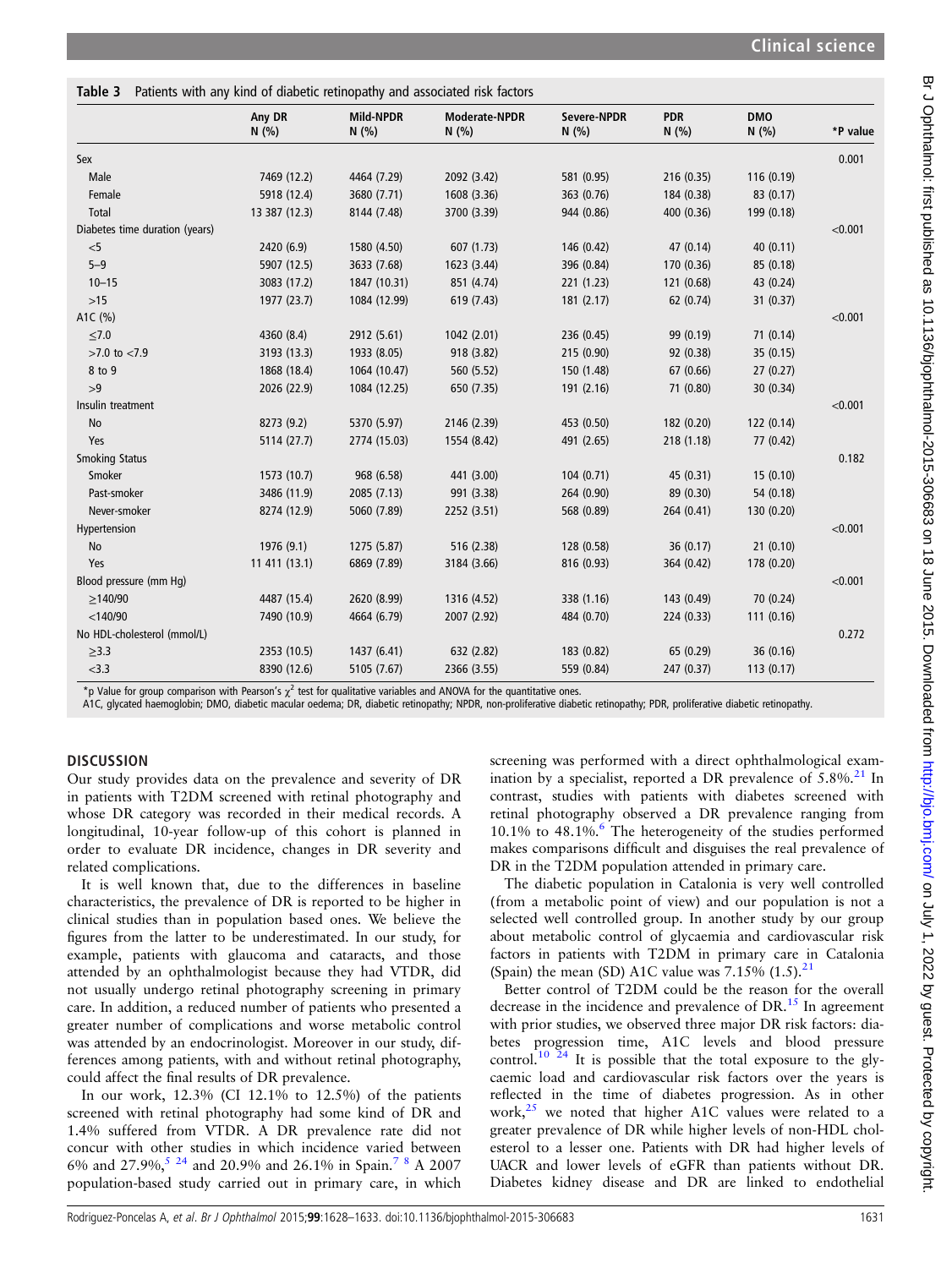<span id="page-4-0"></span>dysfunction; it is possible that microvascular lesions progress in a parallel manner in the kidney and the eye. Patients with diabetes kidney disease should, therefore, be considered at high risk for DR screening.

In each Primary Health Care Centre of Catalonia, a general practitioner (GP) trained in reading eye fundus images read the retinal photography. There is no existing strict quality control on our screening process, nevertheless, the professionals who perform and read the retinal photography have previously received the same regulated and accredited training. Moreover the professionals who read the fundus may consult with the ophthalmologist if they have any doubts. Although the studies that have evaluated the agreement among GPs and ophthalmologists in evaluating retinal images in Spain showed a good concordance, we have to accept that the screening of DR performed by several professionals might have influenced the final results.

## Strengths and limitations of the study

Our study has some strengths and limitations. The main strengths are access to retinal photography screening data, information about DR category in the patients' clinical records, use of a population based database, and sample size. It is noteworthy that we were dealing with patients with T2DM attended in primary care, most of whom followed the corresponding controls. As a consequence, we believe our results to be extremely relevant for clinical practice. Among our limitations, as it is a database study, not all patients with T2DM underwent retinal photography and had the corresponding DR categories registered in their clinical records.

In addition, patients with VTDR, who were attended by an ophthalmologist or endocrinologist, could have been poorly represented.

Another limitation of our study is the duration of diabetes mellitus in the DR population is higher than observed in the results. The source of information used in this study is the SIDIAP, a computerised database containing anonymised patient records for the 5.8 million people registered with a GP in the Catalan Health Institute. The SIDIAP contains all data entered into the ECAP database since it was first introduced in some practices in 1998, but until 2005 the system was not generalised and used systematically in every Catalan Health Institute practice. An unknown number of GPs recorded the surgery visit in the system as the diabetes diagnosis date and not the true date of diagnosis of diabetes. For that reason we think that the true duration of diabetes is higher but we think it has not influenced the lower prevalence of DR.

## CONCLUSIONS

In summary, our study provides data on the prevalence of DR and VTDR in a sample of 108 723 T2DM participants who were screened with retinal photography and had their DR category registered in their medical records. Our findings indicate that the real prevalence of DR and VTDR in T2DM individuals who were screened with retinal photography is lower than that published to date in the literature. Nevertheless, it is necessary to continue with cribbage and good control of risk factors in order to decrease the prevalence of DR.

## Author affiliations <sup>1</sup>

Primary Health Care Center Anglès, Gerència Territorial Girona, Institut Català de la Salut, Girona, Spain

<sup>2</sup>Unitat de Suport a la Recerca Girona, Institut Universitari d'Investigació en Atenció Primària Jordi Gol (IDIAP Jordi Gol), Girona, Spain

<sup>3</sup>Primary Health Care Center Martorell, Gerència Territorial Metropolitana Sud, Institut Català de la Salut, Barcelona, Spain

<sup>4</sup>Unitat de Suport a la Recerca Barcelona Ciutat, Institut Universitari d'Investigació en Atenció Primària Jordi Gol (IDIAP Jordi Gol), Barcelona, Spain

<sup>5</sup>Institut Universitari d'Investigació en Atenció Primària Jordi Gol (IDIAP Jordi Gol), Barcelona, Spain

<sup>6</sup>Primary Health Care Center Jordi Nadal (Salt), Gerència Territorial Girona, Institut Català de la Salut, Girona, Spain

<sup>7</sup> Primary Health Care Center Raval Sud, Gerencia d'Atenció Primària Barcelona Ciutat, Institut Catala de la Salut, Barcelona, Spain

<sup>8</sup>Primary Health Care Center La Mina, Gerència d'Atenció Primària Barcelona Ciutat, Institut Català de la Salut, Barcelona, Spain

9 Universitat Autónoma de Barcelona, Bellaterra, Spain, Barcelona, Spain

Contributors AR-P and XM-T designed the study. AR-P, SM-J and XM-T researched the data and wrote and edited the manuscript. AC analysed the data and reviewed the manuscript. JFB-DLP and JF-N contributed to discussion and reviewed and edited the manuscript.

Funding This study was supported by a grant from the IDIAP.

Competing interests None declared.

Ethics approval This study was approved by the Ethics Committee of the IDIAP Jordi Gol (protocol number P13/028) and was carried out in accordance with the principles of the 1996 Helsinki declaration.

Provenance and peer review Not commissioned; externally peer reviewed.

Open Access This is an Open Access article distributed in accordance with the Creative Commons Attribution Non Commercial (CC BY-NC 4.0) license, which permits others to distribute, remix, adapt, build upon this work non-commercially, and license their derivative works on different terms, provided the original work is properly cited and the use is non-commercial. See: [http://creativecommons.org/](http://creativecommons.org/licenses/by-nc/4.0/) [licenses/by-nc/4.0/](http://creativecommons.org/licenses/by-nc/4.0/)

## **REFERENCES**

- 1 Fong DS, Aiello L, Gardner TW, et al. American Diabetes Association. Retinopathy in diabetes. [Diabetes Care](http://dx.doi.org/10.2337/diacare.27.2007.S84) 2004;27(Suppl 1):S84-7.
- 2 ACCORD Study Group. Diabetic retinopathy, its progression, and incident cardiovascular events in the ACCORD trial. [Diabetes Care](http://dx.doi.org/10.2337/dc12-1311) 2013;36:1266-71.
- 3 Kempen JH, O'Colmain BJ, Leske MC, et al. Eye Diseases Prevalence Research Group. The prevalence of diabetic retinopathy among adults in the United States. [Arch Ophthalmol](http://dx.doi.org/10.1001/archopht.122.4.552) 2004;122:552–63.
- Yau JW, Rogers SL, Kawasaki R, et al. Meta-Analysis for Eye Disease (META-EYE) Study Group. Global prevalence and major risk factors of diabetic retinopathy. [Diabetes Care](http://dx.doi.org/10.2337/dc11-1909) 2012;35:556–64.
- 5 Wong TY, Klein R, Islam FM, et al. Diabetic retinopathy in a multi-ethnic cohort in the United States. [AmJ Ophthalmol](http://dx.doi.org/10.1016/j.ajo.2005.08.063) 2006;141:446-55.
- 6 Ruta LM, Magliano DJ, Lemesurier R, et al. Prevalence of diabetic retinopathy in Type 2 diabetes in developing and developed countries. [Diabet Med](http://dx.doi.org/10.1111/dme.12119) 2013;30:387–98.
- 7 López IM, Diez A, Velilla S, et al. Prevalence of diabetic retinopathy and eye care in a rural area of Spain. [Ophthalmic Epidemiol](http://dx.doi.org/10.1076/opep.9.3.205.1516) 2002;9:205-14.
- Pedro RA, Ramon SA, Marc BB, et al. Prevalence and relationship between diabetic retinopathy and nephropathy, and its risk factors in the North-East of Spain, a population-based study. [Ophthalmic Epidemiol](http://dx.doi.org/10.3109/09286586.2010.498661) 2010;17:251-65.
- 9 Kostev V and Rathmann W. Diabetic retinopathy at diagnosis of type 2 diabetes in the UK: a database analysis. [Diabetología](http://dx.doi.org/10.1007/s00125-012-2742-7) 2013;56:109-11.
- 10 Zhang X, Saaddine JB, Chou CF, et al. Prevalence of diabetic retinopathy in the United States, 2005–2008. [JAMA](http://dx.doi.org/10.1001/jama.2010.1111) 2010;304:649–56.
- 11 Olafsdottir E, Andersson DK, Dedorsson I, et al. The prevalence of retinopathy in subjects with and without type 2 diabetes mellitus. [Acta Ophthalmol](http://dx.doi.org/10.1111/aos.12095) 2014;92:133–7.
- 12 Soriguer F, Goday A, Bosch-Comas A, et al. Prevalence of diabetes mellitus and impaired glucose regulation in Spain: the Di@bet.es Study. [Diabetologia](http://dx.doi.org/10.1007/s00125-011-2336-9) 2012;55:88–93.
- 13 Shaw JE, Sicree RA, Zimmet PZ. Global estimates of the prevalence of diabetes for 2010 and 2030. [Diabet Res Clin Pract](http://dx.doi.org/10.1016/j.diabres.2009.10.007) 2010;87:4-14.
- 14 Romero-Aroca P, Fernández-Balart J, Baget-Bernaldiz M, et al. Changes in the diabetic retinopathy epidemiology after 14 years in a population of Type 1 and 2 diabetic patients after the new diabetes mellitus diagnosis criteria and a more strict control of the patients.. [J Diabetes Complications](http://dx.doi.org/10.1016/j.jdiacomp.2008.02.012) 2009;23:229-38.
- 15 Wong TY, Mwamburi M, Klein R, et al. Rates of progression in diabetic retinopathy during different time periods: a systematic review and meta-analysis. [Diabetes Care](http://dx.doi.org/10.2337/dc09-0615) 2009;32:2307–13.
- 16 Stratton IM, Kohner EM, Aldington SJ, et al. UKPDS 50: risk factors for incidence and progression of retinopathy in Type II diabetes over 6 years from diagnosis. [Diabetologia](http://dx.doi.org/10.1007/s001250051594) 2001;44:156–63.
- 17 Chew EY, Ambrosius WT, Davis MD, et al. Effects of medical therapies on retinopathy progression in type 2 diabetes. [N Engl J Med](http://dx.doi.org/10.1056/NEJMoa1001288) 2010;363:233-44.